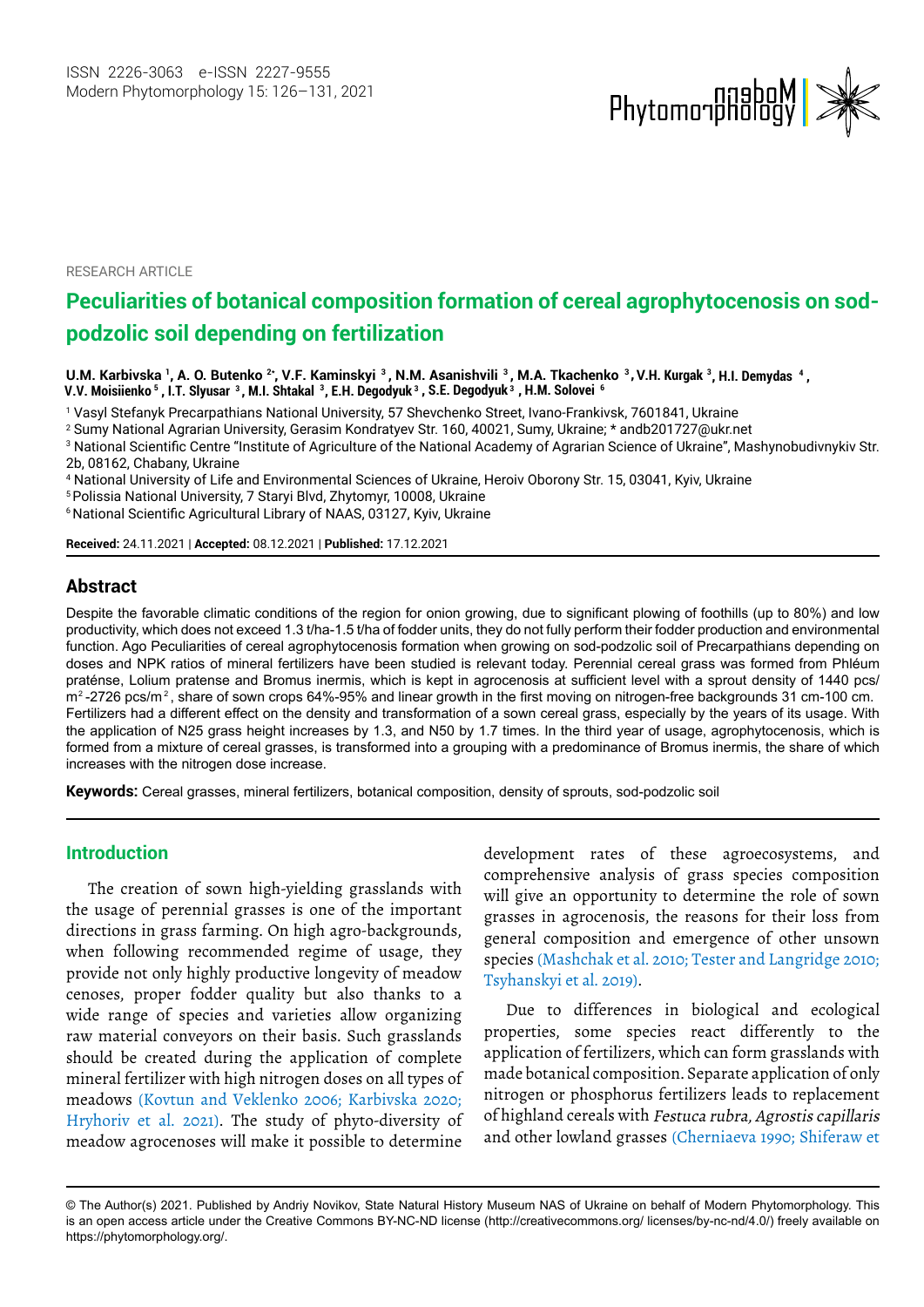### al. 2011; Karpenko et al. 2019; Litvinov et al. 2020).

In single-species cenoses, Bromus inermis, Dactylis glomerata, Festuca rubra, Poa pratensis, and Lolium perenne react well to nitrogen (Kurgak 2010; Kvitko et al. 2021). When using high doses of nitrogen  $(N_{300-720})$  the grass first improves and then worsens (Kreil and Oenema 1990; Scherner et al. 2016).

Today, intensive technologies have been developed, the ones that significantly improve the productivity of natural fodder lands, by 3-4 times. They include obligatory measures such as application of fertilizers, creation of sown grasslands, selection of varieties, etc. The most effective measure in the forest-steppe zone is the application of mineral fertilizers, especially nitrogen. Under conditions of economic crisis and high cost of fertilizers, their application on meadow lands takes place much less than necessary, therefore the problem of increase of fertilizer application efficiency on haymaking and pasture meadows acquires special urgency (Paz-Ferreiro 2016; Kushchuk 2020; Karbivska et al. 2020; Demydas et al. 2021).

Much attention is paid to the improvement of meadow fertilization systems both in our country and abroad. Research of many scientists has developed and recommended to production scientific and practical fundamentals for improving efficient usage of natural fodder lands depending on ecological, zonal and biological conditions, in particular phytocenotic parameters of species and agrotechnical factors; determined basic principles of grass mixture selection for haymaking and pastural usage of lands and efficient systems of their fertilization (Makarenko et al. 2002; Litvinov et al. 2019; Tonkha et al. 2021).

Despite a significant amount of research on the doses of fertilizers for the botanical composition of cereals, until recently experimental data on the use of modern methods and modeling experiments with fertilizers on agrophytocenoses in the Carpathians of Ukraine is not enough. Therefore, these issues were the purpose of research, the results of which are presented in this article.

# Materials and Methods

Experimental research was conducted on research field of Agrochemistry and Soil Science Department of Dendrological Park "Druzhba" at SHEI "Vasyl Stefanyk Precarpathian National University". The experiment was conducted on cereal grassland, which was formed based on grass mixture (Lolium pratense, 8 kg/ha + Phléum praténse, 6 kg/ha + Bromus inermis, 12 kg/ha), records and observations were conducted during 2017-2019.

The size of sowing areas is 15  $m^2$ , accounting areas 10 m2 . The experiment was repeated four times. Phosphoruspotassium fertilizers were applied annually superficially in early spring, and nitrogen in three parts  $N_{25}$  and  $N_{150}$ in spring on froze-melting soil and after the first and second mowings. The following types of fertilizers were used in the experiment: nitrogen-ammonium nitrate (34%), potassium- potassium and magnesium sulphate (26%), phosphorus-simple superphosphate (18.7%).

The experiment scheme included the following variants:

Factor A: grass mixture-Phléum praténse, Lolium pratense, Bromus inermis.

Factor B: fertilizers-1. Control (without fertilizers); 2.  $P_{60}$ ; 3.  $K_{90}$ ; 4.  $P_{60}K_{90}$ , 5.  $N_{75}$ ; 6.  $N_{75}P_{60}K_{90}$ ; 7.  $N_{150}$ ; 8.  $N_{150}P_{60}K_{90}$ .

Weather and climatic conditions during research years differed slightly from long-term average indices both by precipitation and values of average daily temperatures. Thus, average daily air temperature during the growing season of 2017 exceeded long-term average value (+15.3°С) by 0.8°С. In 2018, precipitation amount was insufficient, by 93.6 mm less than long-term average value, which negatively affected regrowth of grasses in aftermaths.

The study was conducted according to methodology of the Institute of Fodders and Agriculture of Podillya NAAS (Babych 1994). The balance of nitrogen, phosphorus and potassium in the soil was determined by the difference between the total amount of each element that entered the soil with fertilizers, precipitation and its alienation with the crop (Datko 2008).

Mathematical processing of research results was conducted by methods of disperse analysis and variation statistics according to Dospekhov (1985) on a personal computer using program Statistica 6.

### Results and Discussion

Among the sown grasses, preservation of Bromus inermis in the grasslands was the best, and Phléum praténse was the worst. On average, during 2017-2019, the share of Bromus inermis was 38%-59%. Compared to nitrogen-free fertilizer backgrounds with the application of N<sub>150</sub> on different phosphorus and potassium backgrounds, the share of nitrogen-free Bromus inermis increased by 9%-14%.

The content of Phléum praténse was at the level of 6%- 7% and did not depend on fertilizer doses. The content of Phléum praténse was 22%-31% and it slightly decreased under the influence of nitrogen fertilizers. With nitrogen dose increase the total proportion of cereal grasses in the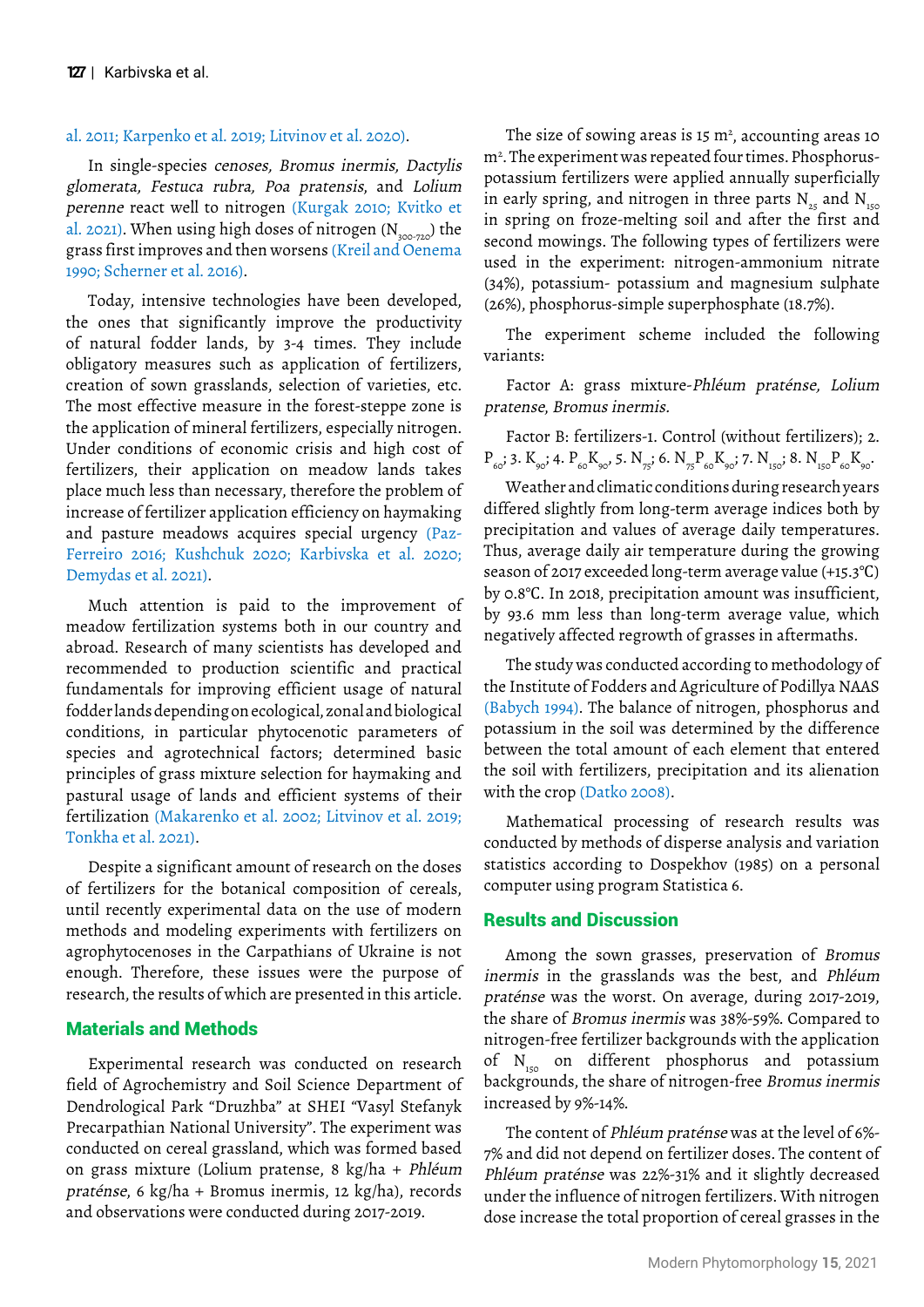#### Peculiarities of botanical composition formation of cereal agrophytocenosis on sod-podzolic soil depending on fertilization | **128**

harvest increased and the proportion of other different grasses decreased.

The botanical composition of sown cereal grass changed significantly over the years of usage (Fig. 1). Regardless of fertilizer variants, over the years the content of Lolium pratense decreased, and Bromus inermis and even other different grasses increased slightly.

Thus, Lolium pratense content decreased by 32%-35% from the first to the third year of usage. It was gradually replaced, first of all, by Bromus inermis and other different grasses. During this period, its amount increased by 26%- 32% with application of nitrogen maximum dose, and it became dominant and the biomass turned almost into the one of Bromus inermis.

The content of different grasses during the period from the first till the third year increased from 5%-9% to 9%-12%. This index was slightly higher on the variants without nitrogen fertilizers.

Among different grasses, in the first three years of usage, one-year and biennial plants were mainly observed (Galinsoga parviflora, Raphanus raphanistrum, Berteroa incana, Chenopodium album, Capsella bursa-pastoris, Erigeron canadensis, Lactuca serriola, Agrostemma githago, Galium aparine), and somewhere perennial plants (Taraxacum officinale, Convolvulus arvensis,

Euphorbia virgata, Silene vulgaris, Plantago major). Among non-sown cereal grasses, one-year Echinochloa crus-galli and perennial Elymus repens were found. It is known, that peculiarity of meadow cenosis formation and transformation are evaluated by the density of sprouts, the amount of which can vary between 1000  $\text{pcs/m}^2$ -5000 pcs/m2 (Epyfanov and Ivanova 1993).

Grass density depends to some extent on natural and climatic conditions. In the wet year and with nitrogen application more sprouts are formed in fall than in spring, in a dry year, on the contrary, in spring. Divided application of nitrogen by cycles of usage better balances the intensity of bushing and grass density during the spring-summer period compared to the application of the whole nitrogen dose in spring. This measure reduces the negative effect of summer grass depression in the third cycle (Kurhak and Voloshyn 2017; Tanchyk et al. 2021).

Fertilizers had a different effect on the density and transformation of sown cereal grassland, especially over the years of its usage. A total number of sprouts naturally changed little under the action of fertilizers. Their total number ranged from 1737  $\text{pcs/m}^2$ -2278  $\text{pcs/m}^2$  of sprouts. Under the action of nitrogen fertilizers, the number of Bromus inermis sprouts significantly increased and the number of Lolium pratense sprouts decreased. On average for three years, the number of Bromus inermis sprouts



**Figure 1.** Influence of doses and NPK (Nitrogen, Phosphorus, Potassium) ratios of fertilizers on botanical composition of cereal grassland by the years of usage, average for 2017-2019.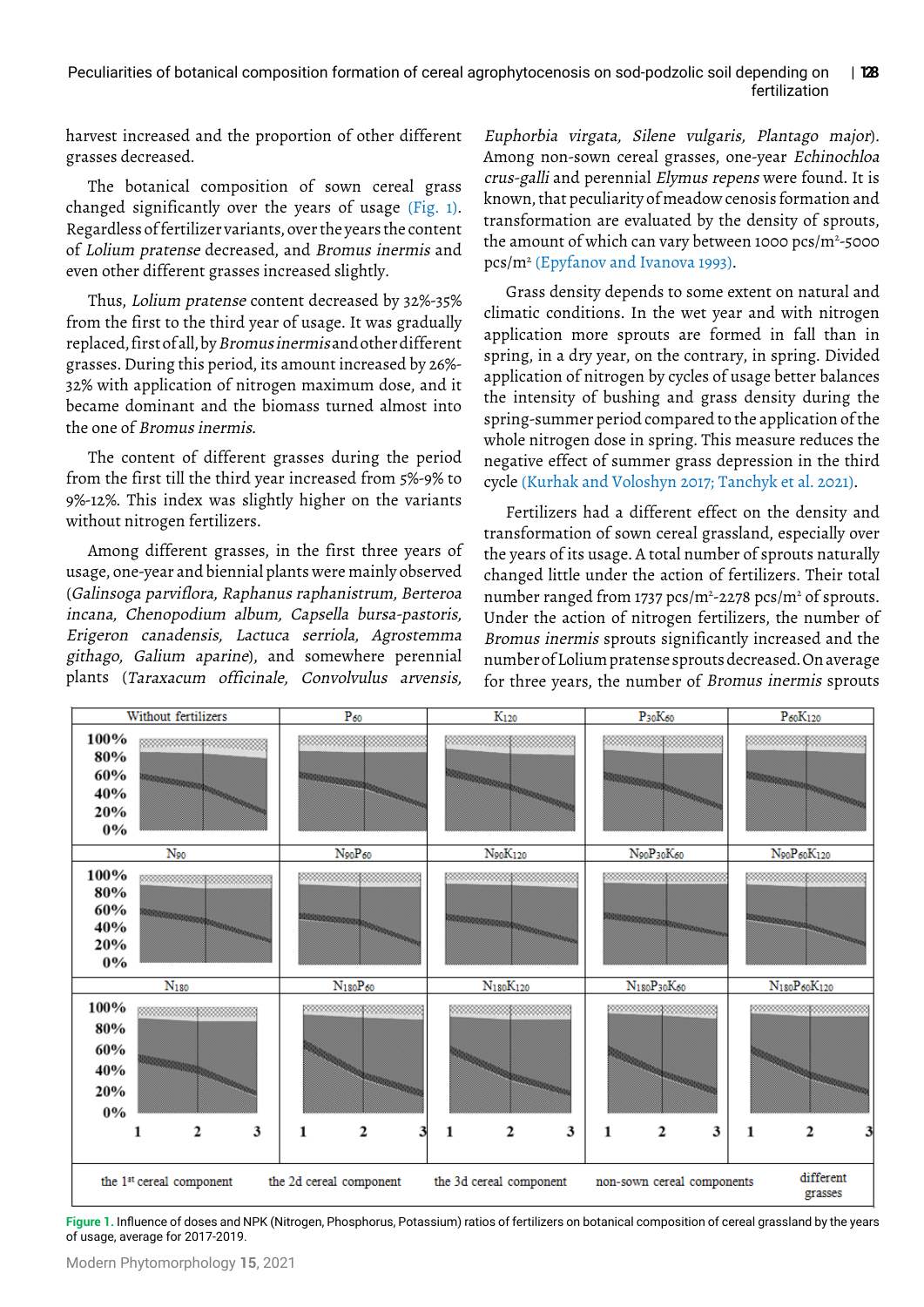

Figure 2. Influence of doses and NPK ratios of fertilizers on the density of cereal grass sprouts by years of usage, pcs/m<sup>2</sup>.

ranged from 653 pcs/m<sup>2</sup>-863 pcs/m<sup>2</sup>, with increasing doses of nitrogen fertilizers, the number increased.

In particular, in the variant with  $N_{150}$  in combination with phosphorus-potassium fertilizers, the number of sprouts increased by 91 pcs/ $m^2$ -210 pcs/ $m^2$  compared to nitrogen-free backgrounds The number of Phléum praténse sprouts ranged from 144 pcs/m² to 290 pcs/m² and did not depend much on fertilizer doses, and in the variant with *Lolium pratense* it ranged 702 pcs/m<sup>2</sup>-1105 pcs/m², under influence of nitrogen fertilizer dose of  $\rm N_{_{150}}$ it decreased by 358 pcs/m²-542 pcs/m².

The density of sown cereal grass changed under the influence of fertilizers also by the years of usage (Fig. 2). In particular, over time in a direction from the first to the third year of grassland usage, the total number of sprouts decreased from 2102-2726 to 1684 pcs/m<sup>2</sup>-2068 pcs/m<sup>2</sup>, as well as the total number of cereals by 512 pcs/m²-748 pcs/ m2 . Over the years, regardless of fertilizers, the number of sprouts of Lolium pratense and Phléum praténse decreased. Thus, the number of Lolium pratense sprouts decreased from 1132 pcs/m²-1703 pcs/m² to 187 pcs/m²-470 pcs/m2 from the first to the third year of usage. Regardless of fertilization variants, the number of Lolium pratense sprouts decreased over the years, and the number of sprouts of Bromus inermis and to some extent different grasses and unsown (wild) cereals increased. Lolium

pratense was replaced by Bromus inermis.

During the period from the first to the fourth year, the number of its sprouts increased from 412  $\text{pcs/m}^2$ -640 pcs/m<sup>2</sup> to 910 pcs/m<sup>2</sup>-1079 pcs/m<sup>2</sup>. Its density was slightly higher in the variant of applying maximum nitrogen dose in all years. For the period from the first to the fourth year, the number of sprouts of unsown cereals increased from 59 pcs/m<sup>2</sup>-163 pcs/m<sup>2</sup> to 175 pcs/m<sup>2</sup>-288 pcs/m<sup>2</sup>, and sprouts of different grasses from 124 pcs/m<sup>2</sup>-219 pcs/m<sup>2</sup> to 264 pcs/m<sup>2</sup>-340 pcs/m<sup>2</sup>.

Thus, in the third year, the grassland which used to be Lolium pratense one in the first year of usage transformed into Bromus inermis grassland. This transformation was more significant on the background of nitrogen fertilizers. It was found that the height of cereal grassland components primarily depended on doses of nitrogen fertilization. With the application of  $N_{25}$  on average for years of research and by all three components in the first mowing, the height of grass increased from 56 cm-59 cm to 77 cm-80 cm, and with  $N_{50}$  by 1.7 times. All cereal grass mixtures reacted well to nitrogen application. With the application of  $N_{25}$  the height of Bromus inermis increased from 79 cm-82 cm to 105 cm-109 cm, and with the application of  $N_{\rm s}$  the height of *Bromus inermis* increased to 126 cm-129 cm, the height of Phléum praténse increased from 43 cm-46 cm to 70 cm-73 cm, Lolium pratense from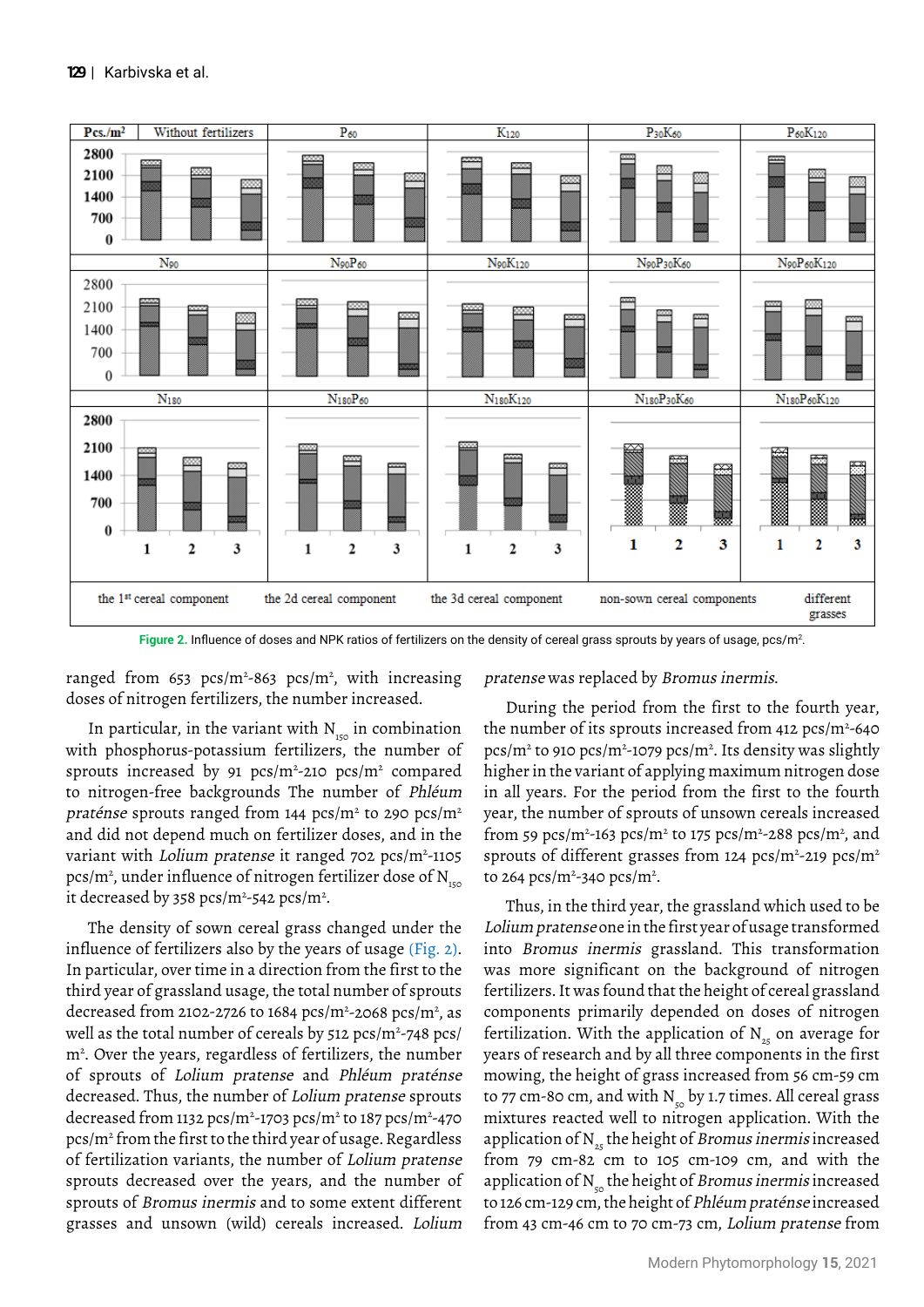#### Peculiarities of botanical composition formation of cereal agrophytocenosis on sod-podzolic soil depending on fertilization | **130**

47 cm-50 cm to 76 cm-79 cm.

Doses of phosphorus and potassium fertilizers had little effect on the linear growth of grasses. Among the sown species of grasses, Bromus inermis was the highest. Its average height was 105 cm. Phléum praténse was the lowest one (59 cm). Lolium pratense was intermediate in height (64 cm).

## **Conclusions**

During three years, perennial cereal grasses, formed from Phléum praténse, Lolium pratense and Bromus inermis on sod-podzolic soil, kept in agrocenoses at sufficient level with sprout density of 1440 pcs/m<sup>2</sup>-2766 pcs/m2 , the share of sown crops 64%-95% and linear growth on nitrogen-free backgrounds in the first mowing 31 cm-100 cm. Bromus inermis is characterized by the highest linear growth, and Phléum praténse by the lowest. With the application of  $N_{25}$  the height of grasses increases by 1.3 times, and  $N_{50}$  by 1.7 times. In the third year of usage, agrophytocenosis, which is formed from a mixture of cereal grasses, is transformed into a grouping with a predominance of Bromus inermis, the share of which increases with the nitrogen dose increase.

So, it is necessary to apply mineral fertilizers for cereal grasses, as mineral fertilizers increase cereal grass longevity and fertility of sod-podzolic soil. The results obtained in this study provide valuable information on the peculiarities of the formation of the botanical composition of cereal agrophytocenosis depending on the fertilizer. However, further research is needed to verify the results of the study and further improve the selection of mineral fertilizers and the composition of cereal grasses for growing on sod-podzolic soil. This should in the future help increase the productivity of cereal grasses.

### References

**Babych A.O. (1994).** Methods of conducting experiments in fodder production and animal feeding. *Kyiv* 16-18.

**Karbivska U. (2019).** Crop yield and balance of main nutritional elements of dark gray soil for growing beans and grains. *Young Scientist* **10:** 392-397.

**Butenko A., Litvinov D., Borys N., Litvinova O., Masyk I., Onychko V., Khomenko L., Terokhina N., Kharchenko S. (2020).** The typicality of hydrothermal conditions of the forest steppe and their influence on the productivity of crops. *Environ Res Engineer Management* **76:** 84-95.

#### <https://doi.org/10.5755/j01.erem.76.3.25365>

**Shiferaw B., Prasanna B.M., Hellin J., Bänziger M. (2011).** Crops that feed the world 6. Past successes and future challenges to the role played by maize in global food security. *Food Secur* **3:** 307-327. [https://](https://doi.org/10.1016/j.agee.2011.10.015)

#### [doi.org/10.1016/j.agee.2011.10.015](https://doi.org/10.1016/j.agee.2011.10.015)

**Scherner A., Melander B., Kudsk P. (2016).** Vertical distribution and composition of weed seeds within the plough layer after eleven years of contrasting crop rotation and tillage schemes. *Soil Tillage Res* **161:** 135- 142. <https://doi.org/10.1016/j.still.2016.04.005>

**Tester M., Langridge P. (2010).** Breeding technologies to increase crop production in a changing world. *Science* **327:** 818-822. [https://doi.](https://doi.org/10.1126/science.1183700) [org/10.1126/science.1183700](https://doi.org/10.1126/science.1183700)

**Dospekhov B.A. (1985).** Methodology of the field experience (with bases of statistical treatment of results of researches). 5<sup>th</sup> edition, 351. Agropromizdat, Moscow. [http://vniioh.ru/dospexov-b-a-metodika](http://vniioh.ru/dospexov-b-a-metodika-polevogo-opyta-5-e-izd)[polevogo-opyta-5-e-izd](http://vniioh.ru/dospexov-b-a-metodika-polevogo-opyta-5-e-izd)

**Didur І.M., Tsyhanskyi V.I., Tsyhanska O.I., Malynka L. V., Butenko A.O., Masik I.M., Klochkova T.I. (2019).** Effect of the cultivation technology elements on the activation of plant microbe symbiosis and the nitrogen transformation processes in alfalfa agrocoenoses. *Modern Phytomorphol* **13:** 30-34. <https://doi.org/10.5281/zenodo.20190107>

**Hryhoriv Ya.Ya., Butenko A.O., Kovalenko V.M., Zakharchenko E.A., Kriuchko L.V., Pshychenko O.I., Radchenko M.V., Trotska S.S., Terokhina N.O. (2021).** Productivity of oat (Avena sativa L.) with different methods of cultivation on soddy-podzolic soils. *AMA* **51:** 1793-1799.

Paz-Ferreiro J., Fu S. (2016). Biological indices for soil quality evaluation: perspectives and limitations. Land Degradation Development **27:** 14-25. <https://doi.org/10.1002/ldr.2262>

**Kurgak V.G. (2010).** Meadow agrophytocenoses. *Kyiv DIA* 347.

**Kvitko M., Getman N., Butenko A., Demydas G., Moisiienko V., Stotska S., Burko L., Onychko V. (2021).** Factors of increasing alfalfa yield capacity under conditions of the Forest-Steppe. *J Agricult Sci* **1:** 59-66. <https://doi.org/10.15159/jas.21.10>

**Tanchyk S., Litvinov D., Butenko A., Litvinova O., Pavlov O., Babenko A., Shpyrka N., Onychko V., Masyk I., Onychko T. (2021).** Fixed nitrogen in agriculture and its role in agrocenoses. *Agron Res* **19:** 601-611. [https://](https://doi.org/10.15159/ar.21.086) [doi.org/10.15159/ar.21.086](https://doi.org/10.15159/ar.21.086)

**Tonkha O., Butenko A., Bykova O., Kravchenko Y., Pikovska O., Kovalenko V., Evpak I., Masyk I., Zakharchenko E. (2021).** Spatial heterogeneity of soil silicon in ukrainian phaozems and chernozems. *J Ecolog Engineer* **22:** 111-119. [http://dx.doi.](http://dx.doi.org/10.12911/22998993/130884) [org/10.12911/22998993/130884](http://dx.doi.org/10.12911/22998993/130884)

**Demydas H.I., Galushko I.V., Butenko A.O., Karbivska U.M. & Asanishvili N.M. (2021).** Fodder productivity of different meadow clover varieties depending on the elements of growing technology. *AMA* **51:** 1801-1811.

**Karpenko O.Y., Rozhko V.M., Butenko A.O., Masyk I.M., Malynka L.V., Didur I.M., Vereshchahin I.V., Chyrva A.S., Berdin S.I. (2019).** Postharvest side rates impact on the weed littering of Maize. *Ukr J Ecol* **9:**  300-303.

**Karbivska U., Kurgak V., Gamayunova V., Butenko A., Malynka L., Kovalenko I., Onychko V., Masyk I., Chyrva A., Zakharchenko E., Pshychenko., O. (2020).** Productivity and quality of diverse ripe pasture grass fodder depends on the method of soil cultivation. *Acta Agrobotanica* **73:** 1-11.

**Litvinov D.V., Butenko A.O., Onychko V.I., Onychko, T.O., Malynka L.V., Masyk I.M., Bondarieva L.M., Ihnatieva O.L. (2019).** Parameters of biological circulation of phytomass and nutritional elements in crop rotations. *Ukr J Ecol* **9:** 92-98.

**Makarenko P.S., Demydas H.I., Koziar O.M. (2002).** Meadow farming. *Kyiv: Nora-Print* **394**.

**Kushchuk M.A. (2020).** Dynamics of botanical composition of alfalfa-cereal grass depending on doses and ratio of nrc and modes of use. *Scientific Research Center "Institute of Agriculture of NAAS"* **2:** 180- 189.

**Kovtun K.P., Veklenko Y.A. (2006).** Influence of bacterial preparations on feed quality of legume-cereal grass mixtures. *Feed and Feed Production* **58:** 39-44.

**Karbivska U.M. (2020).** Influence of fertilizers on the botanical composition of various grasses in the conditions of Prykarpattia. Agroecological J 2: 91-97. https://doi.[org/10.33730/2077](https://doi.org/10.33730/2077-4893.2.2020.207686)4893.2.20-[20.207686](https://doi.org/10.33730/2077-4893.2.2020.207686)